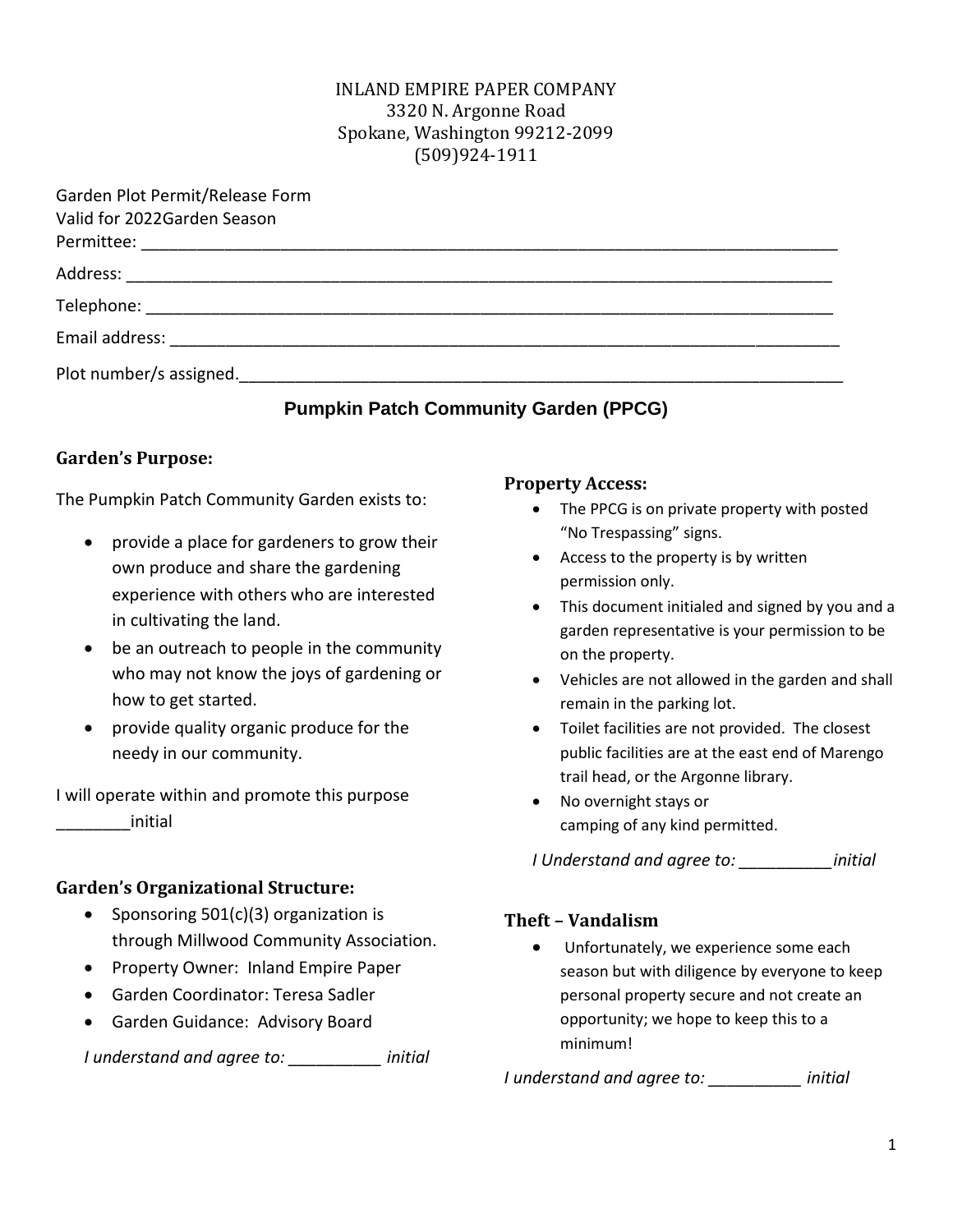### **Garden Membership:**

- Pay a fee of \$20.00 per plot per 12 month period.
- Participate in Garden activities
- Volunteer some time to the overall garden care and maintenance, outside of assigned beds.

*I understand and agree to: \_\_\_\_\_\_\_\_\_\_ initial* 

### **Organic Gardening Format**

- Non-organic fertilizers or pesticides or herbicides are NOT allowed in the garden.
- Do not use fertilizers, insecticides or weed repellents that will in any way affect other plots. Any products used must contain OMRI certification on packaging.
- Pets are not allowed in the garden. If they are with you they need to be secured at your vehicle.
- No Smoking allowed on the garden grounds. People who do smoke shall wear gloves at the garden.

*I understand and agree to: \_\_\_\_\_\_\_\_\_\_ initial*

#### **Safety –**

- Any children attending the site will be supervised by an adult at all times.
- Safety by prevention: do not leave tools or dig holes in walk ways, etc.
- Do not park vehicles where the exhaust system may be exposed to grass, wood or other flammable materials.
- Do not block the gardens entrance, road ways or walk ways.
- Fires are not permitted
- Report suspicious activity or trespassing to IEP Guard shack: 509-924-1911
- **Call 911 for life threatening emergencies**

*I understand and agree to: \_\_\_\_\_\_\_\_\_\_ initial*

## **Watering Regulations**

- Watering will be done in person or with an approved timer and drip line system.
- Hand water with a light spray for 10 minutes per plot up to three times per day while seedlings are getting started.
- Water at ground level once plants are established 10min/plot/day
- Mulch with leaves or compost
- Timers will water a max of 30 minutes per day with ¼ drip line.

*I understand and agree to: \_\_\_\_\_\_\_\_\_ \_initial*

### **Plot Maintenance**

- Have something planted by June 1
- Keep my plot planted and weeded all season
- Notify Teresa Sadler or the Millwood Community Association if I am discontinuing.
- I will keep weeds at a minimum both in my plot and in the walkways around my plot.
- If my plot becomes unkempt, I understand I will be given 3 weeks' notice to clean it up. After that time the plot will be re-assigned or tilled in.
- I will keep trash and litter out of the plot, as well as from adjacent pathways and fences.
- No unapproved signs will be allowed in personal plots.

*I understand and agree to: \_\_\_\_\_\_\_\_\_\_ initial*

### **What can be planted in plots?**

- Single season vegetables
- Single season flowers
- Annual-only herbs

*I understand and agree to: \_\_\_\_\_\_\_\_\_ initial*